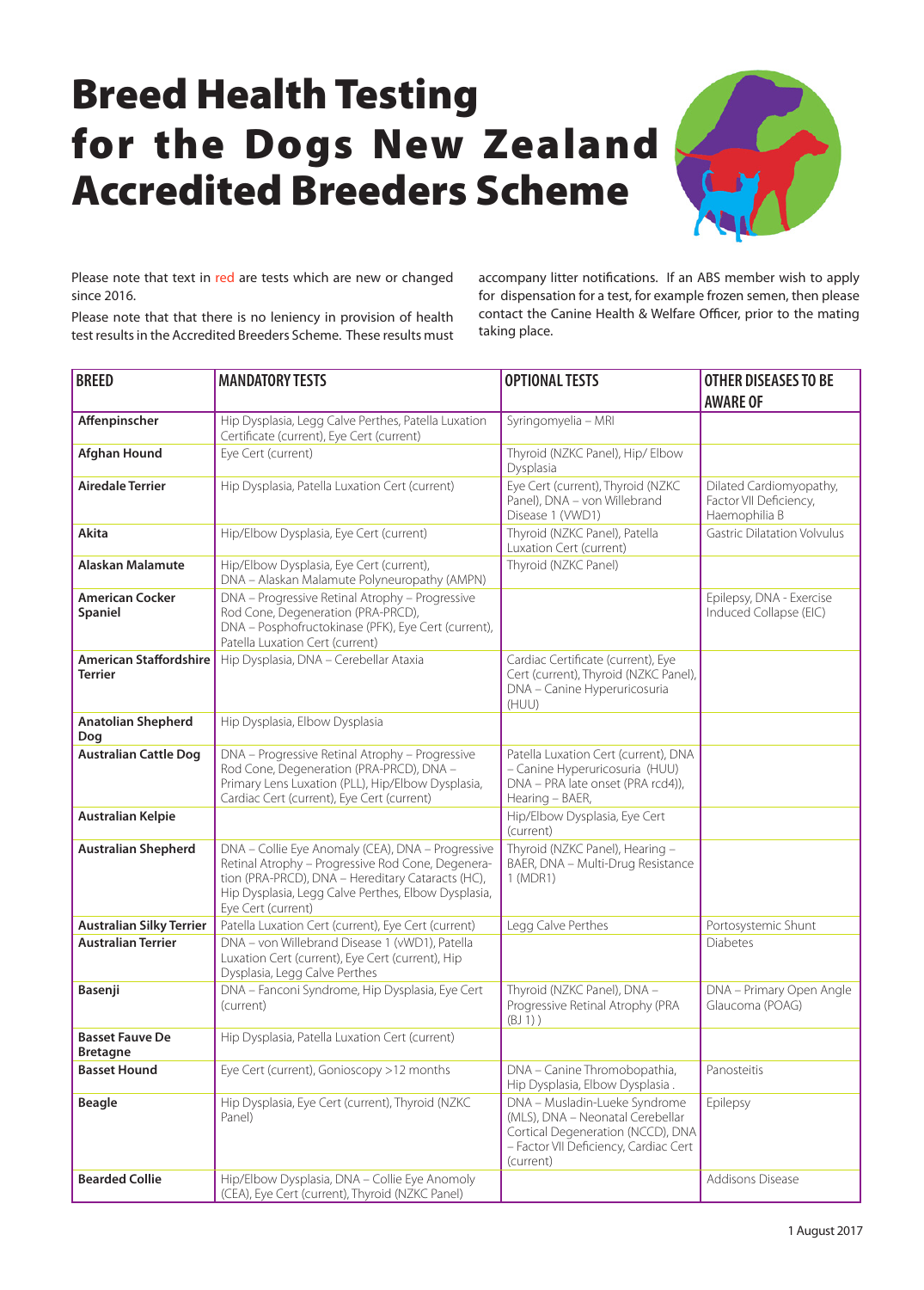| <b>BREED</b>                             | <b>MANDATORY TESTS</b>                                                                                                                                                                       | <b>OPTIONAL TESTS</b>                                                                                                                                       | <b>OTHER DISEASES TO BE</b><br><b>AWARE OF</b>                                                                        |
|------------------------------------------|----------------------------------------------------------------------------------------------------------------------------------------------------------------------------------------------|-------------------------------------------------------------------------------------------------------------------------------------------------------------|-----------------------------------------------------------------------------------------------------------------------|
| <b>Bedlington Terrier</b>                | DNA - Copper Toxicosis, Patella Luxation Cert<br>(current), Eye Cert (current)                                                                                                               |                                                                                                                                                             |                                                                                                                       |
| <b>Belgian Shepherd</b><br>(Malinois)    | Hip/Elbow Dysplasia, Eye Cert (current)                                                                                                                                                      |                                                                                                                                                             |                                                                                                                       |
| <b>Belgian Shepherd</b><br>(Groenendael) | Hip/Elbow Dysplasia, Eye Cert (current)                                                                                                                                                      |                                                                                                                                                             |                                                                                                                       |
| <b>Belgian Shepherd</b><br>(Laekinois)   | Hip/Elbow Dysplasia, Eye Cert (current)                                                                                                                                                      |                                                                                                                                                             |                                                                                                                       |
| <b>Belgian Shepherd</b><br>(Terueren)    | Hip/Elbow Dysplasia, Eye Cert (current)                                                                                                                                                      | Thyroid (NZKC Panel)                                                                                                                                        |                                                                                                                       |
| <b>Bergamasco Shepherd</b><br>Dog        | Hips Dysplasia                                                                                                                                                                               |                                                                                                                                                             |                                                                                                                       |
| <b>Bernese Mountain Dog</b>              | DNA - von Willebrand Disease (vWD1), Hip/Elbow<br>Dysplasia                                                                                                                                  | Cardiac Cert (current), Eye Cert<br>(current)                                                                                                               | <b>Gastric Dilatation Volvulus</b><br>(bloat), DNA - Degenera-<br>tive Myelopathy/ Bernese<br>Mountain Dog (DM SOD1B) |
| <b>Bichon Frise</b>                      | Legg Calve Perthes, Patella Luxation Cert (current),<br>Eye Cert (current)                                                                                                                   | Cardiac Cert (current)                                                                                                                                      | Crystalluria, Liver Shunt,<br><b>Cushings Diabetes</b>                                                                |
| <b>Black &amp; Tan</b><br>Coonhound      | Hip Dysplasia, Cardiac Cert (current), Eye Cert<br>(current)                                                                                                                                 | Elbow Dysplasia, Thyroid (NZKC<br>Panel), OCD, OFA scheme                                                                                                   |                                                                                                                       |
| <b>Black Russian Terrier</b>             | Cardiac Cert (current), Hip Dysplasia, Eye Cert<br>(current)                                                                                                                                 | DNA - Hyperuricosuria (HUU), DNA<br>- Cystinuria                                                                                                            | DNA - Juvenile Laryngeal<br>Paralysis & Polyneuropathy,<br>(JLPP)                                                     |
| Bloodhound                               | Hip/Elbow, Dysplasia Cardiac, Cert<br>(current) Eye Cert (current)                                                                                                                           |                                                                                                                                                             | <b>Gastric Dilatation Volvulus</b><br>(bloat)                                                                         |
| <b>Bluetick Coonhound</b>                |                                                                                                                                                                                              | Hearing - BAER                                                                                                                                              |                                                                                                                       |
| <b>Border Collie</b>                     | DNA - Collie Eye Anomoly (CEA), DNA - Neuronal<br>Ceroid Lipofuscinosis (NCL), Hip Dysplasia, Eye Cert<br>(current), Gonioscopy                                                              | DNA - Trapped Neutrophil Syn-<br>drome (TNS), Thyroid (NZKC Panel),<br>Hearing - BAER                                                                       |                                                                                                                       |
| <b>Border Terrier</b>                    | Hip Dysplasia, Patella Luxation Cert (current), Eye<br>Cert (current)                                                                                                                        |                                                                                                                                                             | Epilepsy, Canine Epileptoid<br>Cramping Syndrome                                                                      |
| <b>Borzoi</b>                            | Thyroid (NZKC Panel), Cardiac Cert (current), Eye<br>Cert (current), DNA - Degenerative Myelopahty<br>(DM)                                                                                   | Hip Dysplasia, Elbow Dysplasia                                                                                                                              | <b>Gastric Dilatation Volvulus</b><br>(bloat)                                                                         |
| <b>Boston Terrier</b>                    | DNA - Herediatary Cataract (HC), Patella Luxation<br>Cert (current)                                                                                                                          | Hip Dysplasia, Hemivertrebrae,<br>Hearing - BAER                                                                                                            | B.O.A.S.(Brachycephalic Ob-<br>structive Airway, Syndrome)                                                            |
| <b>Bouvier Des Flandres</b>              | Hip/Elbow Dysplasia, Cardiac Cert (current), Eye Cert<br>(current)                                                                                                                           |                                                                                                                                                             | Glaucoma                                                                                                              |
| Boxer                                    | Hip/Elbow Dysplasia, Cardiac Cert (current)                                                                                                                                                  | DNA Degenerative Myopathy, DNA<br>- Arrhythmogenic Right Ventricular<br>Cardiomyopathy, (ARVC), Patella<br>Luxation Cert (current), Thyroid<br>(NZKC Panel) | Juvenile Kidney Disease<br>(Ultrasound) - JKD                                                                         |
| <b>Bracco Italiano</b>                   | Hip/Elbow Dysplasia, Eye Cert (current)                                                                                                                                                      |                                                                                                                                                             | DNA - Primary Lens Luxa-<br>tion (PLL), Renal Amyloi-<br>dosis                                                        |
| <b>Briard</b>                            | DNA - Congenital Stationary Night Blindness<br>(CSNB), Hip Dysplasia, Eye Cert (current)                                                                                                     | Thyroid (NZKC Panel), Elbow,<br>Dysplasia                                                                                                                   |                                                                                                                       |
| <b>Brittany</b>                          | Eye Cert (current), Hip Dysplasia                                                                                                                                                            | Thyroid (NZKC Panel), Patella Luxa-<br>tion Cert (current), Elbow Dysplasia                                                                                 |                                                                                                                       |
| <b>Bull Terrier</b>                      | Polycystic Kidney Disease PKD Ultrasound, Nephritis<br>(UPC) result no greater than 0.3, Patella Luxation<br>Cert (current), Cardiac Cert (current)                                          | DNA - Factor IX Deficiency (Hemo-<br>philia B), Hearing - BAER.                                                                                             |                                                                                                                       |
| <b>Bull Terrier (Mini)</b>               | Polycystic Kidney Disease PKD -Ultrasound, Nephri-<br>tis (UPC) result no greater than 0.3, Patella Luxation<br>Cert (current), Cardiac Cert (current), DNA - Primary<br>Lens Luxation (PLL) | Hearing - BAER                                                                                                                                              |                                                                                                                       |
| <b>Bulldog</b>                           | Hip Dysplasia, Patella Luxation Cert (current), Eye<br>Cert (current), DNA - Hyperuricosuria (HUU)                                                                                           | Hemivertebrae                                                                                                                                               | B.O.A.S. (Brachycephalic<br>Obstructive Airways Syn-<br>drome), DNA - Canine Mul-<br>tifocal Retinopathy (CMR)        |
| <b>Bullmastiff</b>                       | Hip/Elbow Dysplasia, Eye Cert (current)                                                                                                                                                      | DNA - Progressive Retinal Atrophy<br>Dominant (PRA, (Dominant))                                                                                             | DNA - Canine Multifocal<br>Retinopathy (CMR), B.O. A.S.<br>(Brachycephalic Obstruc-<br>tiuve Airways Syndrome)        |
| <b>Cairn Terrier</b>                     | Portosystemic Shunt - Bile Acid Blood Test, Patella<br>Luxation Cert (current), Legg Calve Perthes                                                                                           | DNA - Pyruvate Kinase Deficiency<br>(PKD), Eye Cert (current)                                                                                               | DNA - Globoid Cell Leukod-<br>ystrophy (GCL)                                                                          |
| <b>Canaan Dog</b>                        | Hip/Elbow Dysplasia, Patella Luxation Cert (current),<br>Eye Cert (current)                                                                                                                  | Thyroid (NZKC Panel)                                                                                                                                        |                                                                                                                       |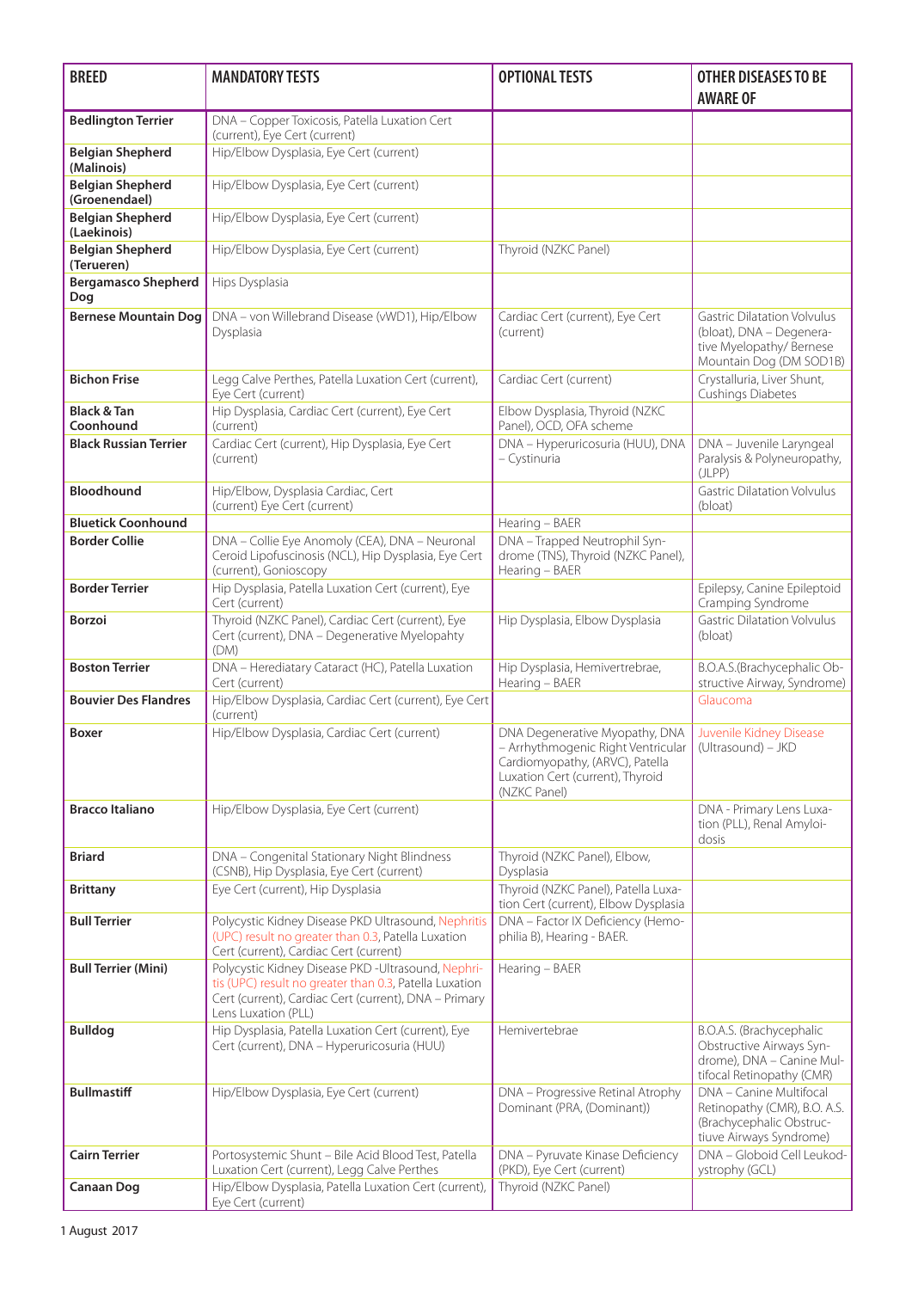| <b>BREED</b>                                     | <b>MANDATORY TESTS</b>                                                                                                                                             | <b>OPTIONAL TESTS</b>                                                                                                                                             | <b>OTHER DISEASES TO BE</b><br><b>AWARE OF</b>                                                                                                                                                                                                     |
|--------------------------------------------------|--------------------------------------------------------------------------------------------------------------------------------------------------------------------|-------------------------------------------------------------------------------------------------------------------------------------------------------------------|----------------------------------------------------------------------------------------------------------------------------------------------------------------------------------------------------------------------------------------------------|
| <b>Cavalier King Charles</b><br>Spaniel          | Hip Dysplasia, Cardiac Cert (current), Patella Luxa-<br>tion Cert (current), Eye Cert (current), DNA - Curly<br>Coat/ Dry Eye (CC/DE), DNA - Episodic Falling (EF) | Syringomyelia - MRI                                                                                                                                               |                                                                                                                                                                                                                                                    |
| <b>Chesapeake Bay</b><br><b>Retriever</b>        | DNA - Progressive Retinal Atrophy Progressive Rod<br>Cone, Degneration (PRA prcd), Hip/Elbow Dysplasia,<br>Eye Cert (current)                                      | Thyroid (NZKC Panel), DNA - Exer-<br>cise Induced Collapse (EIC), DNA -<br>Degenerative Myelopathy (DM)                                                           | DNA - Ectodermal Dyspla-<br>sia (PKP1)                                                                                                                                                                                                             |
| Chihuahua (LC)                                   | Cardiac Cert (current), Patella Luxation Cert (cur-<br>rent), Eye Cert (current)                                                                                   | Hip Dysplasia, DNA - Polycystic<br>Kidney Disease (PKD)                                                                                                           | Hydrocephalus, Syringomy-<br>elia - MRI                                                                                                                                                                                                            |
| Chihuahua (SC)                                   | Cardiac Cert (current), Patella Luxation Cert (cur-<br>rent), Eye Cert (current)                                                                                   | DNA - Polycystic Kidney Disease<br>(PKD), Hip Dysplasia                                                                                                           | Hydrocephalus, Syringomy-<br>elia - MRI                                                                                                                                                                                                            |
| <b>Chinese Crested Dog</b>                       | Patella Luxation Cert (current), DNA - Progressive<br>Retinal Atrophy Progressive Rod Cone, Degneration<br>(PRA prcd), DNA - Primary Lens Luxation (PLL)           | Hip Dysplasia, Legg Calve Perthes                                                                                                                                 |                                                                                                                                                                                                                                                    |
| <b>Chow Chow</b>                                 | Hip/Elbow Dysplasia, Eye Cert (current)                                                                                                                            | Patella Luxation Cert (current),<br>Thyroid (NZKC Panel)                                                                                                          |                                                                                                                                                                                                                                                    |
| <b>Clumber Spaniel</b>                           | DNA - Pyruvate Dehydrogenase Phosphate<br>Deficiency (PDP), Hip/Elbow Dysplasia, Eye Cert<br>(current)                                                             |                                                                                                                                                                   |                                                                                                                                                                                                                                                    |
| <b>Cocker Spaniel</b>                            | Eye Cert (current), DNA - Progressive Retinal Atro-<br>phy Progressive Rod Cone, Degneration (PRA prcd),<br>DNA - Familial Nephropathy                             | Hip Dysplasia                                                                                                                                                     | DNA - Adult Onset Neu-<br>ropathy                                                                                                                                                                                                                  |
| Collie (Rough)<br>Collie (Smooth)                | DNA - Collie Eye Anomoly (CEA), Eye Cert (current)<br>DNA - Collie Eye Anomoly (CEA), Eye Cert (current)                                                           | DNA - Cyclic Neutropenia<br>DNA - Cyclic Neutropenia                                                                                                              | DNA - Multidrug Resistance<br>1 (MDR1), DNA - Progres-<br>sive Retinal Atrophy rod<br>cone dysplasia, 2 (PRA<br>(rcd2)), DNA - von Wille-<br>brand Disease 2 (vWD 2)<br>DNA - Progressive Retinal<br>Atrophy rod cone dysplasia,<br>2 (PRA (rcd2)) |
| <b>Curly Coated Retriever</b>                    | Hips, Eye Cert                                                                                                                                                     | Elbows, Cardiac, DNA GSD illa. DNA<br>$-$ EIC                                                                                                                     |                                                                                                                                                                                                                                                    |
| Dachshund (M/L)                                  | DNA - Progressive Retinal Atrophy Cord1 (PRA<br>cord1), Patella Luxation Cert (current), Eye Cert<br>(current)                                                     | Thyroid (NZKC Panel), Hip Dysplasia                                                                                                                               | Intervertebral Disk Disease                                                                                                                                                                                                                        |
| Dachshund (M/S)                                  | DNA - Progressive Retinal Atrophy Cord1 (PRA<br>cord1), Patella Luxation Cert (current), Eye Cert<br>(current)                                                     | Thyroid (NZKC Panel), Hip Dysplasia                                                                                                                               | Intervertebral Disk Disease                                                                                                                                                                                                                        |
| Dachshund (M/W)                                  | DNA - Progressive Retinal Atrophy Cord1 (PRA<br>cord1), Patella Luxation Cert (current), Eye Cert<br>(current)                                                     | Hip Dysplasia                                                                                                                                                     | Intervertebral Disk Disease<br>Lafora Disease                                                                                                                                                                                                      |
| Dachshund (S/L)<br>Dachshund (S/S)               | Patella Luxation Cert (current), Eye Cert (current)<br>Patella Luxation Cert (current), Eye Cert (current)                                                         | DNA - Narcolepsy, Hip Dysplasia<br>Hip Dysplasia, DNA - Narcolepsy                                                                                                | Intervertebral Disk Disease<br>Intervertebral Disk Disease.<br>Megaoesophagus, Cushings                                                                                                                                                            |
| Dachshund (W/H)                                  | DNA - Progressive Retinal Atrophy Cord1 (PRA<br>cord1), Patella Luxation Cert (current), Eye Cert<br>(current)                                                     | Hearing - BAER, Thyroid (NZKC<br>Panel), Hip Dysplasia, DNA .- Nar-<br>colepsy                                                                                    | Intervertebral Disk Disease,<br>Epilepsy                                                                                                                                                                                                           |
| <b>Dalmatian</b>                                 | Hip/Elbow Dysplasia                                                                                                                                                | DNA-Canine Hyperuricosuria<br>(HUU), Cardiac Cert (current), Eye<br>Cert (current), Hearing - BAER pups<br>prior to sale, Thyroid (NZKC Panel),<br>Hearing - BAER |                                                                                                                                                                                                                                                    |
| <b>Dandie Dinmont</b><br><b>Terrier</b>          |                                                                                                                                                                    | Eye Cert (current)                                                                                                                                                | Intervertebral Disk Disease,<br>Liver shunt                                                                                                                                                                                                        |
| <b>Deerhound</b>                                 |                                                                                                                                                                    | Liver Shunt, Liver Shunt -(Litter<br>screening), Factor VII deficiency                                                                                            |                                                                                                                                                                                                                                                    |
| Dobermann                                        | DNA - von Willebrand Disease 1, Eye Cert (current)                                                                                                                 | Hip Dysplasia, Thyroid (NZKC Panel),<br>Holter Monitoring DCM, DNA -<br>Dilated Cardiomyopathy (DCM),<br>Hearing - BAER                                           | Wobblers, DNA - Vestibular<br>Deafness (DVDob)                                                                                                                                                                                                     |
| Dogue De Bordeaux                                | Hip/Elbow Dysplasia, Cardiac Cert (current)                                                                                                                        | Eye Cert (current), Thyroid (NZKC<br>Panel), DNA - Canine Multifocal<br>Retinopathy (CMR)                                                                         |                                                                                                                                                                                                                                                    |
| <b>English Setter</b><br><b>English Springer</b> | Hip/Elbow Dysplasia, Thyroid (NZKC Panel)<br>DNA - Fucosidosis, DNA - Progressive Retinal Atro-                                                                    | Hearing - BAER<br>PFK, Hip Dysplasia, Thyroid (NZKC                                                                                                               |                                                                                                                                                                                                                                                    |
| Spaniel<br><b>English Toy Terrier</b>            | phy CORD1 (PRA CORD 1), Eye Cert (current)<br>Patella Luxation Cert (current)                                                                                      | Panel)<br>Hearing - BAER, Eye Cert (current),                                                                                                                     | DNA - von Willebrand                                                                                                                                                                                                                               |
| (Blk & Tan)<br><b>Estrela Mountain Dog</b>       | Hip Dysplasia                                                                                                                                                      | Legg Calve Perthes                                                                                                                                                | Disease 1 (vWD1)                                                                                                                                                                                                                                   |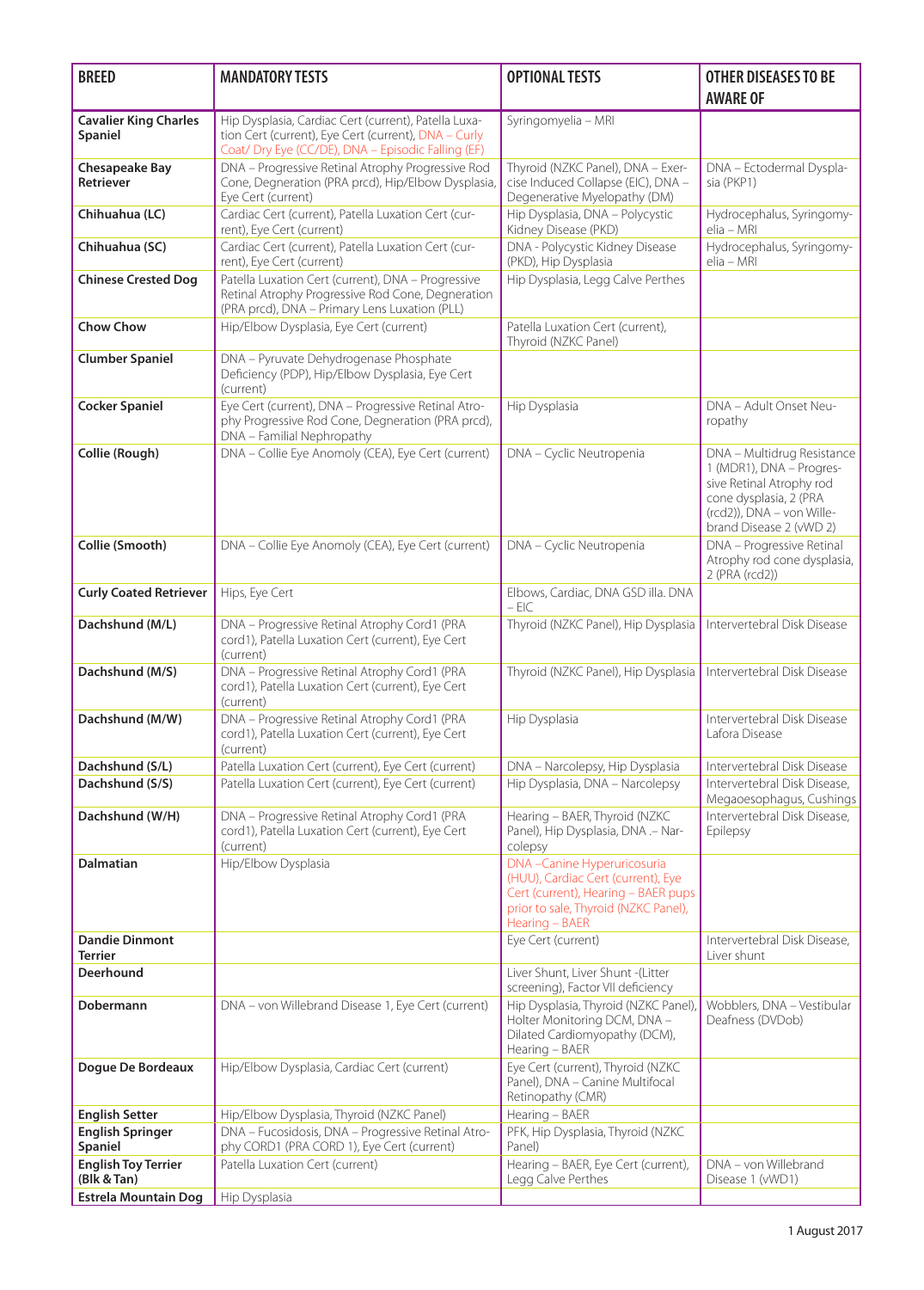| <b>BREED</b>                                | <b>MANDATORY TESTS</b>                                                                                                  | <b>OPTIONAL TESTS</b>                                                                                                                                                                                                                 | <b>OTHER DISEASES TO BE</b><br><b>AWARE OF</b>                                                                                                                                      |
|---------------------------------------------|-------------------------------------------------------------------------------------------------------------------------|---------------------------------------------------------------------------------------------------------------------------------------------------------------------------------------------------------------------------------------|-------------------------------------------------------------------------------------------------------------------------------------------------------------------------------------|
| <b>Field Spaniel</b>                        | Hip Dysplasia, Eye Cert (current)                                                                                       | Elbow Dysplasia, Thyroid (NZKC<br>Panel)                                                                                                                                                                                              |                                                                                                                                                                                     |
| <b>Finnish Lapphund</b>                     | DNA - Progressive Retinal Atrophy - Progressive<br>Rod Cone, Degeneration (PRA-PRCD), Eye Cert<br>(current)             |                                                                                                                                                                                                                                       |                                                                                                                                                                                     |
| <b>Finnish Spitz</b>                        |                                                                                                                         | Eye Cert (current)                                                                                                                                                                                                                    | Epilepsy                                                                                                                                                                            |
| <b>Flat-Coated Retriever</b>                | Hip Dysplasia, Eye Cert (current), Gonioscopy                                                                           | DNA - Progressive Retinal Atrophy<br>progressive rod cone degeneration<br>(PRA prcd), DNA - Exercise Induced<br>Collapse (EIC)                                                                                                        | <b>Gastric Dilatation Volvulus</b><br>(bloat), Juvenile Kidney<br>disease                                                                                                           |
| Fox Terrier (Smooth)                        | Hip Dysplasia, Patella Luxation Cert (current)                                                                          |                                                                                                                                                                                                                                       |                                                                                                                                                                                     |
| Fox Terrier (Wire)                          | Hip Dysplasia, Patella Luxation Cert (current), DNA -<br>Primary Lens Luxation (PLL)                                    |                                                                                                                                                                                                                                       | DNA - Degenerative My-<br>elopathy (DM)                                                                                                                                             |
| <b>French Bulldog</b>                       | Hip Dysplasia, Patella Luxation Cert (current), Hemi<br>– Vertebrae                                                     | DNA - Hereditary Cataract (HC),<br>Eye Cert (current), DNA - Hyperu-<br>ricosuria                                                                                                                                                     | B.O.A.S.(Brachycephalic<br>Obstructive Airways,<br>Syndrome), DNA - Canine<br>Multi-focal Retinopathy,<br>DNA - Progressive Retinal<br>Atrophy cone-rod dystro-<br>phy 4 (PRA crd4) |
| <b>German Pinscher</b>                      | DNA - von Willebrand Disease 1                                                                                          | Hip Dysplasia, Eye Cert (current),<br>Cardiac Cert (current)                                                                                                                                                                          |                                                                                                                                                                                     |
| <b>German Shepherd Dog</b>                  | Hip/Elbow Dysplasia, TLI test (EPI screening), Transi-<br>tional Vertebrae                                              | DNA - Canine Hyperuricosuria, Eye<br>Cert (current), Thyroid (NZKC Panel)<br>(NZKC Panel), DNA - Degenerative<br>Myelopathy (DM)                                                                                                      | DNA - Pituitary Dwarfism                                                                                                                                                            |
| <b>German Shorthaired</b><br><b>Pointer</b> | Hip Dysplasia, Eye Cert (current), DNA - Exfoliative<br>cutaneous lupus erythematosus (ECLE)                            | DNA - Cone Degeneration, Thyroid<br>(NZKC Panel), DNA von Willebrand<br>Disease 2 (vWD 2)                                                                                                                                             |                                                                                                                                                                                     |
| German Spitz (Klein)                        | DNA parentage, DNA - Progressive Retinal Atrophy<br>progressive rod cone degeneration (PRA prcd), Eye<br>Cert (current) |                                                                                                                                                                                                                                       |                                                                                                                                                                                     |
| <b>German Spitz (Mittel)</b>                | DNA parentage, DNA - Progressive Retinal Atrophy<br>progressive rod cone degeneration (PRA prcd), Eye<br>Cert (current) |                                                                                                                                                                                                                                       |                                                                                                                                                                                     |
| <b>German Wirehaired</b><br><b>Pointer</b>  | DNA - von Willebrand Disease 2 (vWD 2), Hip<br>Dysplasia                                                                | Elbow Dysplasia, Cardiac Cert (cur-<br>rent), Eye Cert (current), Thyroid<br>(NZKC Panel)                                                                                                                                             |                                                                                                                                                                                     |
| <b>Glen of Imaal Terrier</b>                | Hip Dysplasia, Eye Cert (current)                                                                                       |                                                                                                                                                                                                                                       |                                                                                                                                                                                     |
| <b>Golden Retriever</b>                     | Hip/Elbow Dysplasia, Eye Cert (current)                                                                                 | DNA - Muscular Dystrophy (MD),<br>Cardiac Cert (current), Thyroid<br>(NZKC Panel), DNA - Progressive<br>Rod Cone Degeneration (PRCD),<br>DNA - Progressive Retinal Atrophy<br>1 (PRA1), DNA - Progressive Retinal<br>Atrophy 2 (PRA2) | DNA - DM, DNA - Icthyosis                                                                                                                                                           |
| <b>Gordon Setter</b>                        | Hip/Elbow Dysplasia, Eye Cert (current)                                                                                 | DNA - Progressive Retinal Atrophy<br>progressive rod cone degenera-<br>tion (PRA prcd), DNA - Progressive<br>Retinal Atrophy 4 (PRA4)                                                                                                 |                                                                                                                                                                                     |
| <b>Great Danes</b>                          | Hip Dysplasia, Cardiac Cert (current)                                                                                   | Thyroid (NZKC Panel), Eye Cert<br>(current)                                                                                                                                                                                           | Wobblers, DNA - Inherited<br>Myopathy                                                                                                                                               |
| Greyhound                                   |                                                                                                                         | Cardiac Cert (current), Thyroid<br>(NZKC Panel)                                                                                                                                                                                       |                                                                                                                                                                                     |
| <b>Griffon Bruxellois</b>                   | Hip Dysplasia, Patella Luxation Cert (current)                                                                          | Syringomyelia - MRI                                                                                                                                                                                                                   |                                                                                                                                                                                     |
| <b>Havanese</b>                             | Hip Dysplasia, Patella Luxation Cert (current), Eye<br>Cert (current)                                                   | Hearing - BAER                                                                                                                                                                                                                        |                                                                                                                                                                                     |
| <b>Hungarian Puli</b>                       | Hip Dysplasia, Patella Luxation Cert (current), Eye<br>Cert (current)                                                   | Elbow Dysplasia, Cardiac Cert (cur-<br>rent), Hearing - BAER                                                                                                                                                                          |                                                                                                                                                                                     |
| Hungarian Viszla                            | Hip Dysplasia, Eye Cert (current)                                                                                       | DNA - Cerebellar Ataxia                                                                                                                                                                                                               | Epilepsy, Myosotis, Inflam-<br>matory Polymyopathy                                                                                                                                  |
| Hungarian W/H Viszla                        | Hip Dysplasia, Eye Cert (current)                                                                                       |                                                                                                                                                                                                                                       | Epilepsy                                                                                                                                                                            |
| <b>Ibizan Hound</b>                         | Hip Dysplasia, Eye Cert (current)                                                                                       | BAEP (BAER) Test, Thyroid (NZKC<br>Panel)                                                                                                                                                                                             |                                                                                                                                                                                     |
| <b>Icelandic Sheepdog</b>                   | Hip Dysplasia, Eye Cert (current)                                                                                       | Elbow Dysplasia, Cardiac Cert (cur-<br>rent), Patella Luxation Cert (current),<br>Thyroid (NZKC Panel)                                                                                                                                |                                                                                                                                                                                     |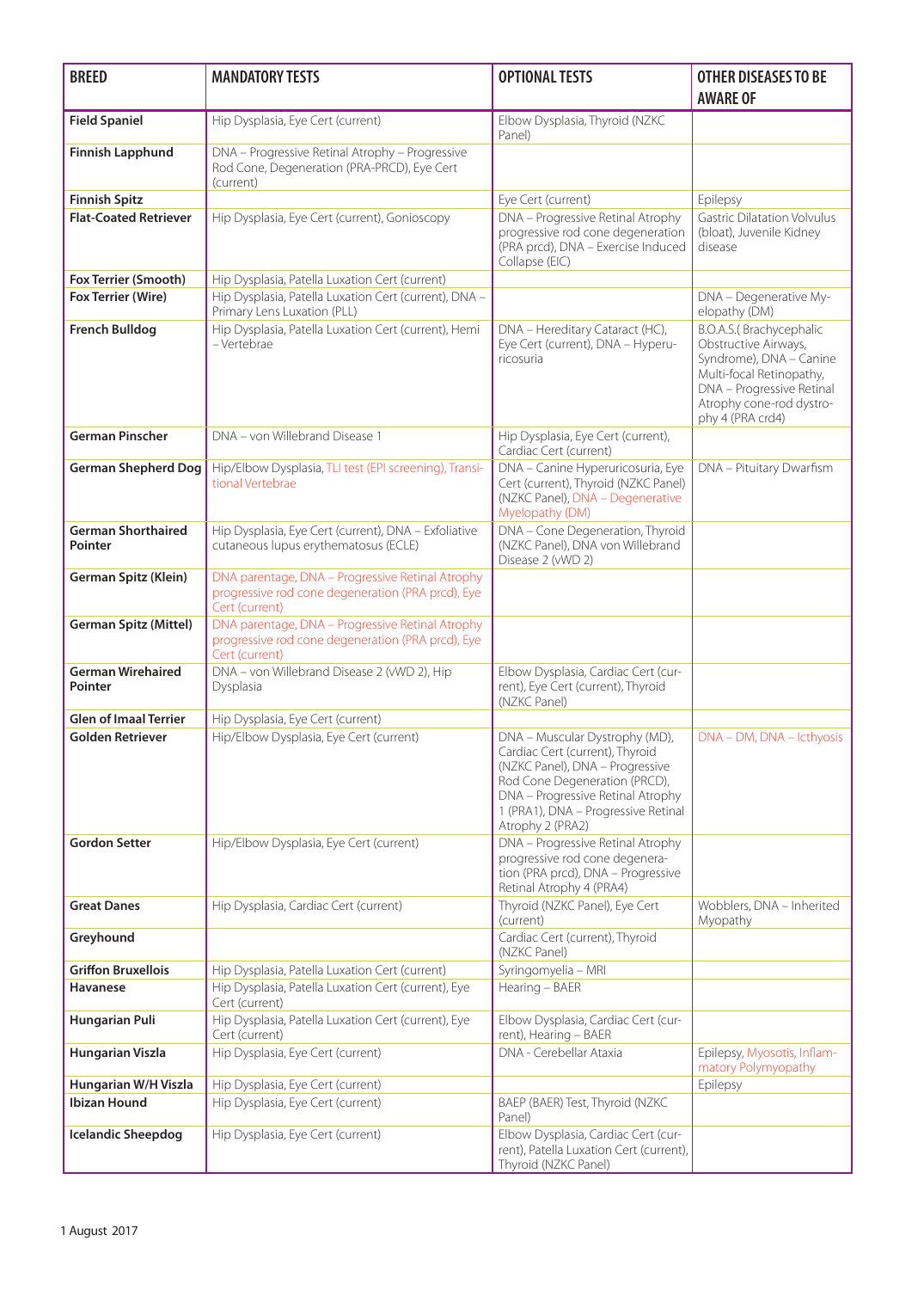| <b>BREED</b>                                                                  | <b>MANDATORY TESTS</b>                                                                                                                                                                                                                                 | <b>OPTIONAL TESTS</b>                                                                                                 | <b>OTHER DISEASES TO BE</b><br><b>AWARE OF</b>                                                                                                                                                |
|-------------------------------------------------------------------------------|--------------------------------------------------------------------------------------------------------------------------------------------------------------------------------------------------------------------------------------------------------|-----------------------------------------------------------------------------------------------------------------------|-----------------------------------------------------------------------------------------------------------------------------------------------------------------------------------------------|
| Irish Red & White<br>Setter                                                   | DNA - Progressive Retinal Atrophy rod-cone dyspla-<br>sia 1 (PRA rcd1), DNA - Canine Leucocyte Adhesion<br>Deficiency (CLAD), DNA - von Willebrand Disease 1<br>(vWD 1), Hip Dysplasia, Eye Cert (current)                                             | Thyroid (NZKC Panel)                                                                                                  |                                                                                                                                                                                               |
| <b>Irish Setter</b>                                                           | DNA - Progressive Retinal Atrophy rod-cone dyspla-<br>sia 1, (PRA rcd1), DNA - Progressive Retinal Atrophy<br>progressive rod cone degeneration (PRA prcd), DNA<br>- Canine Leucocyte Adhesion Deficiency (CLAD),<br>Hip Dysplasia, Eye Cert (current) | Thyroid (NZKC Panel)                                                                                                  |                                                                                                                                                                                               |
| <b>Irish Water Spaniel</b>                                                    | Hip/Elbow Dysplasia, Eye Cert (current)                                                                                                                                                                                                                | Thyroid (NZKC Panel)                                                                                                  |                                                                                                                                                                                               |
| <b>Irish Wolfhound</b>                                                        | Eye Cert (current), Cardiac Cert (current), Liver shunt<br>(bile acids)                                                                                                                                                                                | Hip/Elbow Dysplasia, Thyroid (NZKC<br>Panel)                                                                          | <b>Gastric Dilatation Volvulus</b><br>(bloat)                                                                                                                                                 |
| Italian Greyhound                                                             | Eye Cert (current), Patella Luxation Cert (current)                                                                                                                                                                                                    | Thyroid (NZKC Panel), Hip<br>Dysplasia, Legg Calve Perthes                                                            |                                                                                                                                                                                               |
| <b>Italian Spinone</b>                                                        | DNA - Cerebellar Ataxia (CA)                                                                                                                                                                                                                           |                                                                                                                       |                                                                                                                                                                                               |
| <b>Jack Russell Terrier</b>                                                   | Hip Dysplasia, Patella Luxation Cert (current), DNA -<br>Primary Lens Luxation (PLL), Eye Cert (current)                                                                                                                                               | DNA Hyperuricosuria                                                                                                   |                                                                                                                                                                                               |
| Japanese Akita                                                                | Hip Dysplasia                                                                                                                                                                                                                                          |                                                                                                                       |                                                                                                                                                                                               |
| Japanese Chin                                                                 | Patella Luxation Cert (current), Eye Cert (current)                                                                                                                                                                                                    | Hip Dysplasia                                                                                                         |                                                                                                                                                                                               |
| Keeshond                                                                      | Hip/Elbow Dysplasia, Eye Cert (current)                                                                                                                                                                                                                |                                                                                                                       |                                                                                                                                                                                               |
| <b>Kerry Blue Terrier</b>                                                     | DNA - von Willebrand Disease 1, Hip Dysplasia                                                                                                                                                                                                          | Elbow Dysplasia, DNA Factor XI<br>Deficiency, DNA - Degenerative<br>Mylelopahty (DM)                                  |                                                                                                                                                                                               |
| <b>King Charles Spaniel</b>                                                   | Patella Luxation Cert (current), Eye Cert (current)                                                                                                                                                                                                    | Hip Dysplasia, Syringomyelia - MRI                                                                                    |                                                                                                                                                                                               |
| <b>Kuvasz</b>                                                                 | DNA - Progressive Retinal Atrophy (PRA), Hip/Elbow<br>Dysplasia, Eye Cert (current)                                                                                                                                                                    | Cardiac Cert (current), Patella Luxa-<br>tion Cert (current), Thyroid (NZKC<br>Panel)                                 |                                                                                                                                                                                               |
| <b>Labrador Retriever</b>                                                     | Hip/Elbow Dysplasia, Eye Cert (current),<br>DNA - D locus - clear of dilute pigment, DNA -<br>Exercise Induced Collapsed (EIC), DNA Progressive<br>Retinal Atrophy progressive rod cone degeneration<br>(PRA prcd)                                     | DNA - Narcolepsy, DNA - Cystinu-<br>ria, DNA - Canine Hyperuricosuria,<br>DNA - Centronuclear Myopathy<br>(CNM)       | DNA - Retinal dysplasia/<br>OSD, DNA - Hereditary<br>Na+E182sal Parakeratosis<br>(HNPK), DNA - Skeletal<br>Dysplasia 2 (SD2), Ectopic<br>Ureter DNA, Degenerative<br>Myelopathy (Lou Gehrigs) |
| Lagotto                                                                       | Hip/Elbow Dysplasia, DNA - Juvenile Epilepsy (JE)                                                                                                                                                                                                      |                                                                                                                       | Cerebellar Abiotrophy                                                                                                                                                                         |
| <b>Lakeland Terrier</b>                                                       | Eye Cert (current)                                                                                                                                                                                                                                     |                                                                                                                       |                                                                                                                                                                                               |
| Large Munsterlander                                                           | DNA - Black Hair Follicular Dysplasia (D-Locus<br>Dilute), Hip Dysplasia, Eye Cert (current)                                                                                                                                                           | DNA - Canine Hyperuricosuria                                                                                          |                                                                                                                                                                                               |
| Leonberger                                                                    | Hip/Elbow Dysplasia, Eye Cert (current),<br>DNA - Leonburger Polyneuropathy (LPN1 & LPN2)                                                                                                                                                              |                                                                                                                       | DNA - Degenerative My-<br>elopathy                                                                                                                                                            |
| Lhasa Apso                                                                    | Eye Cert (current)                                                                                                                                                                                                                                     | Patella Luxation Cert (current)                                                                                       |                                                                                                                                                                                               |
| <b>Maltese</b>                                                                | Patella Luxation Cert (current), Eye Cert (current)                                                                                                                                                                                                    | Hip Dysplasia                                                                                                         |                                                                                                                                                                                               |
| <b>Maremma Sheepdog</b><br>Mastiff                                            | Hip Dysplasia<br>Hip Dysplasia, Elbow Dysplasia                                                                                                                                                                                                        | Eye Cert (current), DNA - Dominant<br>Progressive Retinal Atrophy (PRA),<br>DNA - Canine Multi-focal Retin-<br>opathy | Cystinuria                                                                                                                                                                                    |
| <b>Miniature Pinscher</b>                                                     | Patella Luxation Cert (current)                                                                                                                                                                                                                        | Legg Calve Perthes                                                                                                    |                                                                                                                                                                                               |
| <b>Neapolitan Mastiff</b>                                                     | Hips, Elbows, Eye Cert                                                                                                                                                                                                                                 |                                                                                                                       |                                                                                                                                                                                               |
| Newfoundland                                                                  | DNA - Cysteinuria, Hip Dyslasia, Elbow Dysplasia,<br>Cardiac Cert (current)                                                                                                                                                                            |                                                                                                                       | <b>Ectopic Ureter</b>                                                                                                                                                                         |
| <b>Norfolk Terrier</b>                                                        | Patella Luxation Cert (current), Cardiac Cert<br>(current), Eye Cert (current)                                                                                                                                                                         | DNA - Ichthyosis, Hip Dysplasia                                                                                       |                                                                                                                                                                                               |
| Norwegian Buhund                                                              | Hip Dysplasia, Eye Cert (current)                                                                                                                                                                                                                      |                                                                                                                       |                                                                                                                                                                                               |
| Norwegian Elkhound                                                            | Hip Dysplasia, Eye Cert (current)                                                                                                                                                                                                                      | Thyroid (NZKC Panel), Patella Luxa-<br>tion Cert (current)                                                            | DNA - Progressive Retinal<br>Atrophy progressive rod,<br>cone degeneration (PRA<br>prcd) DNA Fanconi Syn-<br>drome                                                                            |
| <b>Norwich Terrier</b><br><b>Nova Scotia Duck</b><br><b>Tolling Retriever</b> | Hip Dysplasia<br>DNA - Progressive Rod Cone Degeneration (PRCD),<br>Hip Dysplasia, Eye Cert (current)                                                                                                                                                  | DNA Juvenile Addison's Disease<br><b>JADD</b>                                                                         | DNA - cleft lip/palate &<br>syndactyly, DNA - Collie Eye<br>Anomoly (CEA), DNA - De-<br>generative encephalopathy                                                                             |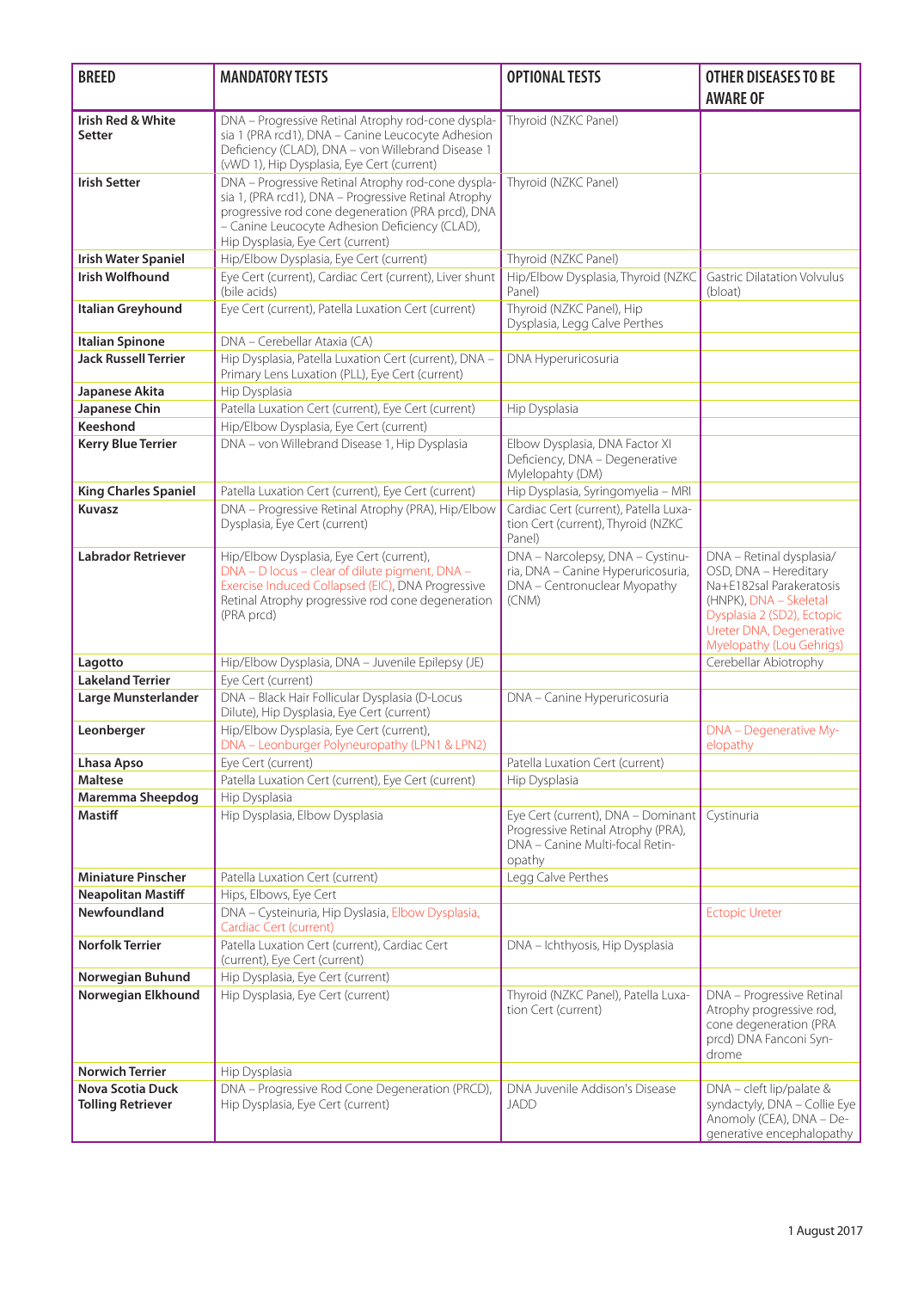| <b>BREED</b>                                        | <b>MANDATORY TESTS</b>                                                                                                                     | <b>OPTIONAL TESTS</b>                                                                                                                 | <b>OTHER DISEASES TO BE</b><br><b>AWARE OF</b>                                                                                                                          |
|-----------------------------------------------------|--------------------------------------------------------------------------------------------------------------------------------------------|---------------------------------------------------------------------------------------------------------------------------------------|-------------------------------------------------------------------------------------------------------------------------------------------------------------------------|
| <b>Old English Sheepdog</b>                         | Hip Dysplasia, Eye Cert (current)                                                                                                          | Thyroid (NZKC Panel), Hearing -<br><b>BAER</b>                                                                                        | DNA - Cerebellar Degen-<br>eration, DNA - Exercise<br>Induced Collapse (EIC), DNA<br>- Multi Drug Resistant Gene<br>1 (MDR1), DNA - Primary<br>Ciliary Dyskinesia (PCD) |
| Otterhound                                          | Hip Dysplasia                                                                                                                              | Elbow Dysplasia, Glan nzman's<br>Thrombasthenia                                                                                       |                                                                                                                                                                         |
| <b>Petit Bassett Griffon</b><br>Vendeen             | Patella Luxation Cert (current), DNA - Primary Open<br>Angel Glaucoma (POAG), Eye Cert (current)                                           | Hip Dysplasia                                                                                                                         |                                                                                                                                                                         |
| Papillon                                            | Cardiac Cert (current), Patella Luxation Cert<br>(current), DNA von Willebrands Disease 1 (vWD1)                                           | Eye Cert (current), Cardiac Cert<br>(current)                                                                                         |                                                                                                                                                                         |
| <b>Parson Russell Terrier</b>                       | DNA - Primary Lens Luxation (PLL), Patella Luxation<br>Cert (current), Eye Cert (current)                                                  | Hip Dysplasia, DNA - Canine Hy-<br>peruricosuria, Hearing - BAER, DNA<br>- Late Onset Ataxia                                          |                                                                                                                                                                         |
| Pekingese                                           | Hip Dysplasia, Cardiac Cert (current), Patella<br>Luxation Cert (current), Eye Cert (current)                                              |                                                                                                                                       | B.O.A.S. (Brachycephalic<br>Obstructive Airways<br>Syndrome)                                                                                                            |
| <b>Pharoah Hound</b>                                | Hip Dysplasia, Eye Cert (current)                                                                                                          | Patella Luxation Cert (current),<br>Thyroid (NZKC Panel)                                                                              | Epilepsy                                                                                                                                                                |
| Pointer                                             |                                                                                                                                            | Cardiac Cert (current), Thyroid<br>(NZKC Panel), Hip Dysplasia, Eye<br>Cert (current)                                                 |                                                                                                                                                                         |
| Pomeranian                                          | Cardiac Cert (current), Patella Luxation Cert (cur-<br>rent), Eye Cert (current)                                                           | Hip Dysplasia, Patella Luxation Cert<br>(current), Thyroid (NZKC Panel),<br>DNA - Canine Hyperuricosuria                              |                                                                                                                                                                         |
| Poodle (Mini)                                       | DNA - Progressive Retinal Atrophy progressive rod<br>cone degeneration (PRA prcd), Patella Luxation Cert<br>(current), Eye Cert (current)  | Hip Dysplasia                                                                                                                         | Addisons disease                                                                                                                                                        |
| Poodle (Std)                                        | Hip Dysplasia, DNA - von Willebrand Disease 1<br>(vWD 1), Eye Cert (current), DNA - Neonatal<br>Encephalopathy (NE)                        | DNA - Sebaceous adenitis, DNA<br>- Degenerative Myelopathy (DM),<br>Elbow Dysplasia                                                   | <b>Addisons Disease, Epilspsy</b><br><b>Gastric Dilatation Volvulus</b><br>(bloat), Retinal Dysplasia                                                                   |
| Poodle (Toy)                                        | DNA - Progressive Retinal Atrophy progressive rod<br>cone degeneration (PRA prcd), Eye Cert (current),<br>Patella Luxation Cert (current). | Hip Dysplasia                                                                                                                         |                                                                                                                                                                         |
| Portuguese Podengo<br>Pequeno                       | Hip Dysplasia, Patella Luxation Cert (current), Eye<br>Cert (current)                                                                      | Thyroid (NZKC Panel)                                                                                                                  |                                                                                                                                                                         |
| <b>Portugese Water Dog</b>                          | DNA - Progressive Retinal Atrophy progressive rod<br>cone degeneration (PRA prcd), Hip Dysplasia, Eye<br>Cert (current)                    | Elbow Dysplasia, Cardiac Cert (cur-<br>rent), Patella Luxation Cert (current),<br>Thyroid (NZKC Panel), DNA - Seba-<br>ceous Adenitis | DNA Juvenile Dilated Car-<br>diomyopathy (JDC), DNA<br>GM1 Gangliosidosis                                                                                               |
| Pug                                                 | Eye Cert (current), Patella Luxation Cert (current),<br>Hip Dysplasia                                                                      | Hemi-vertebrae, DNA - Necrotising<br>Meningoencephalitis (NME/ Pug<br>Dog, Encephalitis), Elbow Dysplasia                             | B.O.A.S. (Brachycephalic<br>Obstructive Airways, Syn-<br>drome), DNA - Polycystic<br>Kidney Disease (PKD)                                                               |
| <b>Pyrenean Mastiff</b><br>Pyrenean Mountain<br>Dog | Hip Dysplasia, Eye Cert (current)<br>Hip Dysplasia, Elbow Dysplasia                                                                        | DNA - Canine Multi-focal Retinopa-<br>thy, DNA - Degenerative Myelopa-<br>thy (DM), Hearing - BAER                                    | Glanzmann Thrombasthe-<br>nia                                                                                                                                           |
| <b>Rhodesian Ridgeback</b>                          | Hip/Elbow Dysplasia, Eye Cert (current), Dermoid<br>Sinus in Puppies                                                                       | DNA - Degenerative myelopathy<br>Thyroid (NZKC Panel), Cardiac Cert<br>(current), Hearing - BAER Test after<br>12 months              |                                                                                                                                                                         |
| Rottweiler<br>Saluki                                | Hip/Elbow Dysplasia, Eye Cert (current)                                                                                                    | Cardiac Cert (current)                                                                                                                | Liver Shunt, Diabetes                                                                                                                                                   |
| Samoyed                                             | DNA - Progressive Retinal Atrophy (PRA) X-linked,<br>Hip Dysplasia, Eye Cert (current)                                                     | Cardiac Cert (current), Thyroid<br>(NZKC Panel), DNA Retinal<br>Dyspla-sia/OSD, Gonioscopy, >12<br>months, Elbow Dysplasia            | Liver Shunt, Diabetes                                                                                                                                                   |
| Schipperke                                          | Patella Luxation Cert (current), Eye Cert (current),<br>Thyroid (NZKC Panel)                                                               | Hip Dysplasia, Cardiac Cert (cur-<br>rent), DNA - Mucopolysaccharido-<br>sis 3B                                                       |                                                                                                                                                                         |
| <b>Schnauzer (Giant)</b>                            | Hip Dysplasia, Eye Cert (current)                                                                                                          | Thyroid (NZKC Panel), DNA - Co-<br>balamin Malabsorption, DNA CH                                                                      |                                                                                                                                                                         |
| Schnauzer (Mini)                                    | DNA - Progressive Retinal Atrophy Type A (PRA A),<br>Eye Cert (current)                                                                    | DNA - Myotonia Congenita,<br>Cardiac Cert (current), Bile Acids<br>(screen for PSS)                                                   |                                                                                                                                                                         |
| <b>Schnauzer (Standard)</b>                         | DNA - Progressive Retinal Atrophy Type A (PRA A),<br>Eye Cert (current)                                                                    |                                                                                                                                       |                                                                                                                                                                         |